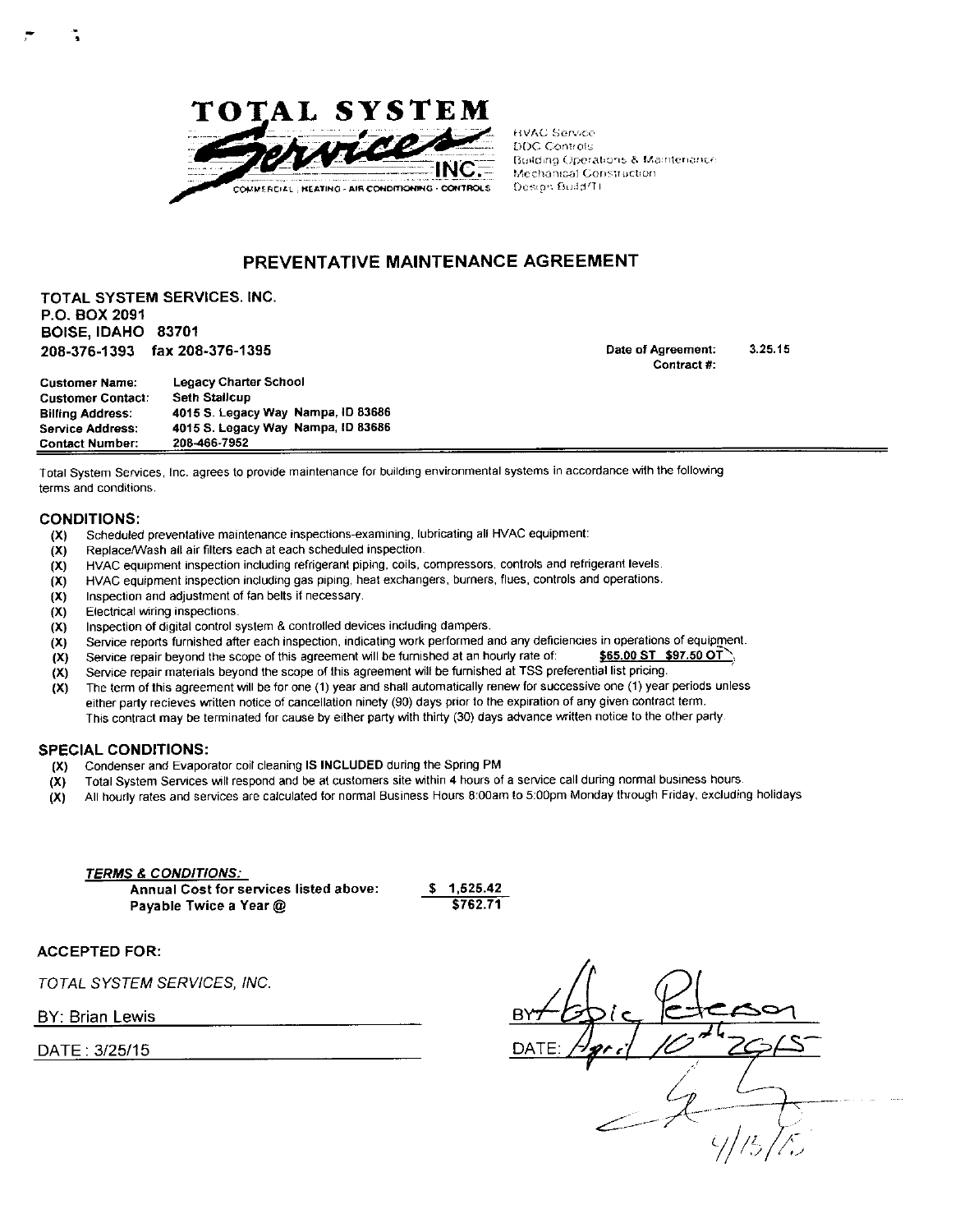# IMPORTANT TERMS AND CONDITIONS OF THIS SALE

- 1, Total System Services, Inc., and Idaho Corporation, shall hereafter be referred o as Contractor,
- 2, Contractor shall furnish only the labor and materials necessary to perform the agreed scope of work of this PROPOSAL , Any deviation from or addition to the agreed upon labor and materials must be in the form of a written change order and signed by both contractor and customer. In the event unforeseen circumstances, including compliance with code requirements, labor and or materials were not contemplated in the proposed price, the proposed price shall be increased. Unforeseen drywali repairs shall be billed separately and in no event will they be deemed included in the purchase price, unless noted in this agreement.
- 3. Customer agrees to provide Contractor with a safe and readily accessible work site.
- 4, Completion and start dates are not guaranteed. Delays in completion and start dates beyond Contractor's control shall not be grounds for cancellation of this agreement. Contractor shall not be liable for any delay in the performance of the agreement or for any damages suffered by customer by reason of such delay, if such delay is, directly or indirectly, caused by, or in any manner arises from, fires, floods, accidents, shortage of labor, fuel, power, materials, or supplies, transportation delays or any other cause or causes (whether or not similar in nature to any of these here in before specified) beyond its control.
- 5, Customer shall pay the Contract Price in full according to the terms stated in the contract above. Completion is defined as the time when the proposed service and/or equipment is installed and operating. Defects, if any, are to be corrected under Contractor's warranty and shall not be reason for delay in payment. Contactor's billing period ends the 35th of each month, and reserves the right to periodically invoice for portions of *work* completed to date,
- 6, Customer shall pay a finance charge of 2,5% per month (or the maximum amount by law) on the balance of the contract price not paid at completion, or for other services performed, to include all future services. Invoices are due upon receipt,
- 7, In the event that collection is deemed necessary by Contractor, Buyer agrees to pay all reasonable collection costs, attomey fees, interest charges (stated above), and court fees
- 8, In the event contractor arranges financing for customer through 3rd parties, all agreements are through finance company and Customer, and shall have no responsibility on contractor. All financing is with approved credit. In the event that customer is found to be not credit worthy, at any time through this agreement, it shall be the customer's responsibility to secure funds to service all debts.
- 9, Contractor warrants that all labor and materials shall be free of defects for ninety (90) days. All warranty work must be done by Contractor. Customer will not be compensated for work done by other companies. All warranty work shall be done during normal business hours, (8:00am to 5;00pm weekdays). Customer will be charged for warranty work done other than normal business hours. The foregoing warranty is exclusive and in lieu of all other warranties, of whether written, oral, or implied (including any warranty of merchant ability or fitness for purpose). The warranty provided in this paragraph and the obligations and liabilities of contractor hereunder are exclusive and in lieu of and customer hereby waives all other remedies, warranties, guaranties or liabilities, expressed or implied, arising by law or otherwise (including without limitation any obligations of contractor with respect to fitness, merchantability and consequential damages) or whether or not occasioned by contractor's negligence. This warranty shall not be extended, altered or varied except by a written instrument signed by the contractor's president and customer. The foregoing warranty will not be honored if the customer has not timely paid all accounts Customer has had with Contractor, "Consequential damages" as used herein shall include Customer's time missed from work for which Contractor shall not be liable.
- 10, Contractor hereby assigns to Customer all warranties given to Contractor by any manufacturer. Contractor shall have no liability concerning any manufacturer's warranty,
- 11, Customer shall pay for all service calls regardless of whether Contractor performs any work (including equipment and labor that is under the warranty period,), if it has been determined the call was not related to Contractors warranty.
- 12, Contractor recommends annual maintenance and periodic inspections. Failure to follow manufacturer's instructions will void warranties. Other companies or persons performing service on Contractor's equipment shall void warranty,
- 13, Contractor shall not be responsible for covenants, zoning or other like laws, ordinances or agreements that may affect Customer property. Customer agrees to hold Contractor harmless from all liability in connection with the same
- 14, Customer shall indemnify and hold Contractor harmless from a liability to include any and all cost associated with the same.
- 15, Customer's cancellations: Once signed by customer, this agreement may not be cancelled by the customer,
- 16 CONTRACTOR CANCELLATION: Seller shall have the right to terminate this agreement at any time, for any reason In such event Contractor shall be paid for work and materials to the termination date. Any extra cost to complete said agreement by other companies are not the responsibility of Contractor, and Customer shall hold contractor harmless
- 17. This Agreement contains the entire understanding and agreement between the parties, and all of their prior written and oral agreements, understandings or arrangements are merged herein, NO amendment or modification hereof shall be binding upon either party unless in writing and signed by the party to be charged therewith.
- 18. In the event Contractor retains an attorney to enforce this agreement, customer shall pay all reasonable attorneys fees and costs incurred by the Contractor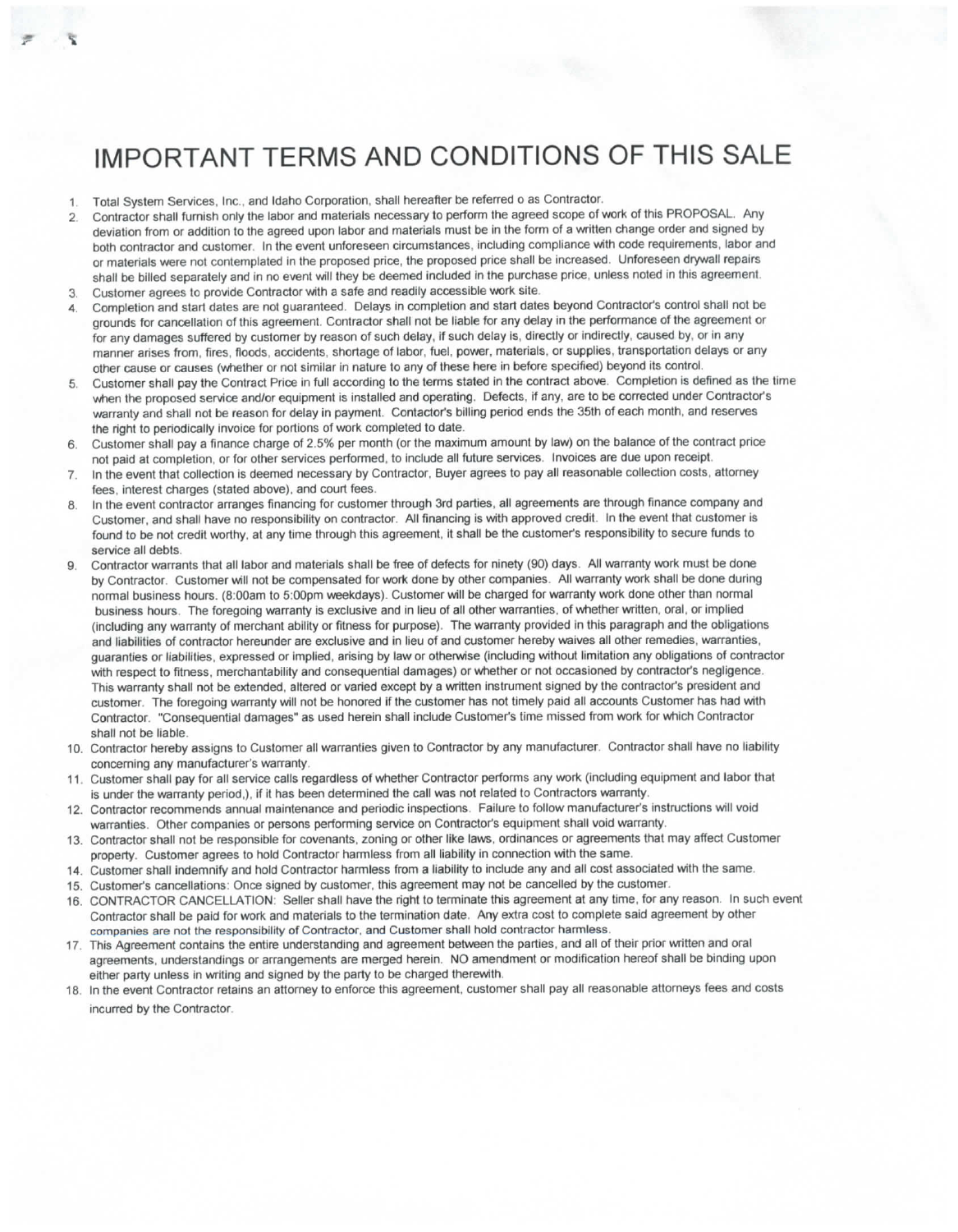# **TERMINIX PEST CONTROL SERVICE PROPOSAL**

# Why You Should Choose Terminix

Your problem will be solved by a trained professional, backed by the resources of the most respected technical team in the industry. We proudly protect more businesses than any other pest management provider, and we've done so since 1927. We would love to protect you, too. **Our business is protecting yours. Gail us 24/7 at 1-866-319-5967.** 

| Address Information                       |                                                                                                                                                                                                                                                                                                                                                                                         |                 |  |  |
|-------------------------------------------|-----------------------------------------------------------------------------------------------------------------------------------------------------------------------------------------------------------------------------------------------------------------------------------------------------------------------------------------------------------------------------------------|-----------------|--|--|
| <b>Service Location</b>                   | <b>Bill To</b>                                                                                                                                                                                                                                                                                                                                                                          |                 |  |  |
| 4015 LEGACY WAY<br>NAMPA, ID 83686<br>USA | NAMPA, ID 83686<br><b>USA</b>                                                                                                                                                                                                                                                                                                                                                           | 4015 LEGACY WAY |  |  |
|                                           | <b>Terminix Commercial Pest Control Service</b>                                                                                                                                                                                                                                                                                                                                         |                 |  |  |
| Scope of Work                             | We are going to do our best to exclude these rodents from entering the school and or at least lower how many there are.<br>We will put out 2 door sweeps, also any holes we will seal up with a product called Stuff It as well as putting out 3 locked<br>bait stations outdoors with locks so children cannot access them. We will continue with the Tin Cats in the Kitchen as well. |                 |  |  |
| Target Pest(s)                            | Mice                                                                                                                                                                                                                                                                                                                                                                                    |                 |  |  |
| <b>Standard Covered</b><br>Pests*         | Includes: cockroaches, non-poisonous spiders, mice, rats, silverfish, "house" ants*, centipedes, millipedes, earwigs, house<br>crickets and paper wasps.                                                                                                                                                                                                                                |                 |  |  |
|                                           |                                                                                                                                                                                                                                                                                                                                                                                         |                 |  |  |

"Premium Pests Coverage:

Carpenter, Fire, Crazy and Pharaoh Ants, Bed Bugs, Brown Recluse or Black Widow Spiders, Flies. Honey Bees and *Stored Product* Pests, are not covered unless specifically identified as the Target Pest. Subject to additional charges.

Terminix will provide a proposal for additional services to treat non-covered pests upon their identification by our Service Professional,

| Detail of Charges   |                       |                             |          |                    |                    |
|---------------------|-----------------------|-----------------------------|----------|--------------------|--------------------|
| Service Location    | <b>Street Address</b> | Line Item Description       | Quantity | <b>Sales Price</b> | <b>Total Price</b> |
|                     |                       | <b>Bait Stations/Locked</b> | 3.00     | \$28.00            | \$84.00            |
|                     |                       | Door sweeps                 | 2.00     | \$45.00            | \$90.00            |
| LEGACY CHARTER SCHO | 4015 LEGACY WAY       | One Time Charge             | 1.00     | \$450.00           | \$450.00           |

#### Annual Investment

First year total service amount includes the price of the initial service, equipment and one year of service. 3% discount when annual investment is paid in advance.

| <b>Initial Service</b> | \$450.00 | \$450.00<br>1st Year Total |        |
|------------------------|----------|----------------------------|--------|
| Initial Equipment      | \$0.00   | <b>Service Amount</b>      |        |
| Tax                    | \$0.00   | Tax                        | \$0.00 |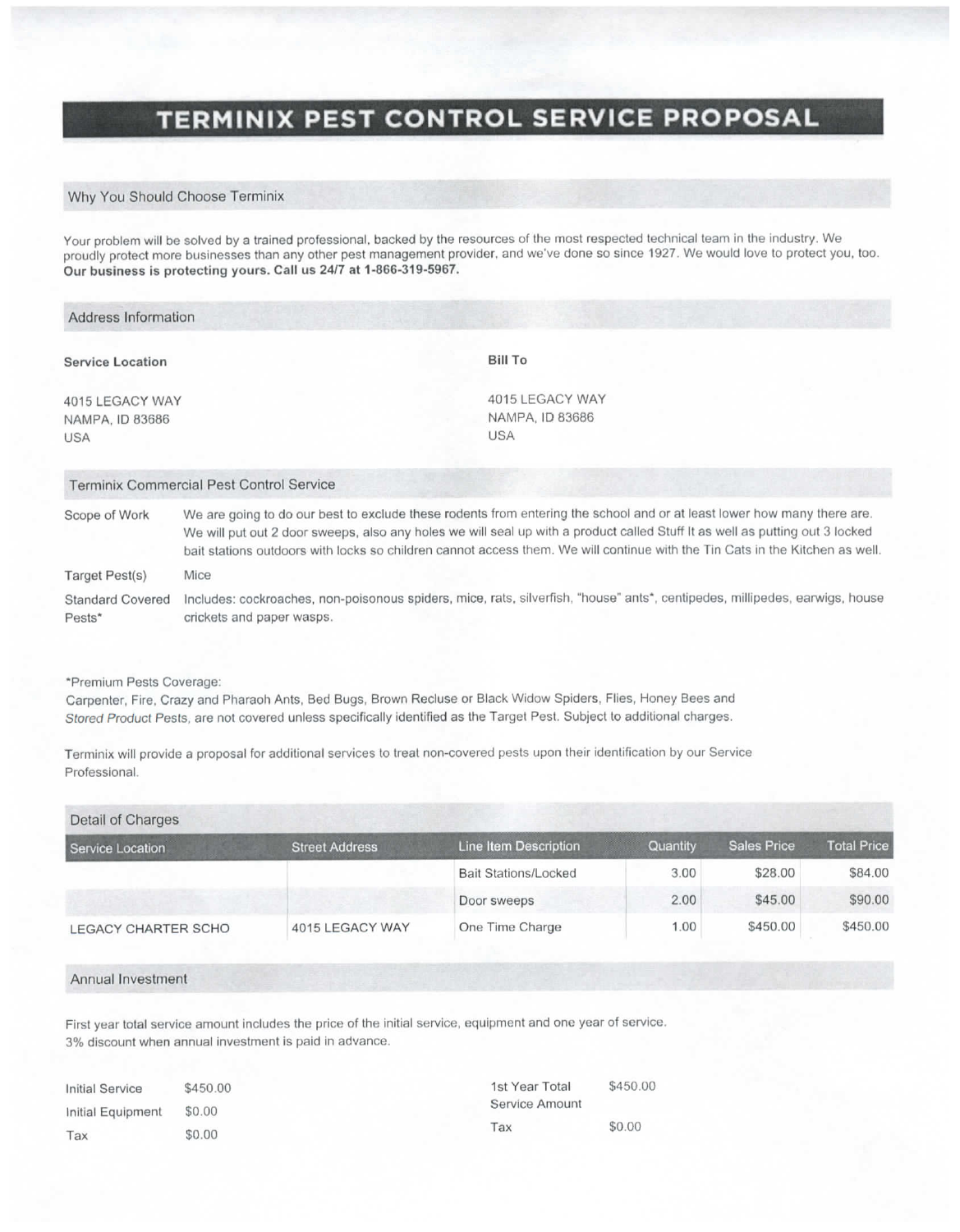| Initial Total | \$450.00         | 1st Year Total                   | \$450.00 |
|---------------|------------------|----------------------------------|----------|
| Service       | \$0.00 - ONETIME | 2nd Year Total<br>Service Amount | \$0.00   |
|               |                  |                                  |          |

# Easy Pay Feature - If Applicable

Customer authorizes Terminjx to automatically debil Customer's checking account or credit card, as indicated below, in an amount equal to any recurring service charges due to Terminix under this Agreement within five (5) days of the date such charge becomes due. This authorization will remain in effect until the fifth business day following Terminix's receipt from Customer of a written notice to cancel such authorization Customer understands that cancellation of this authorization does not cancel Customer's obligations under this Agreement.

THE TERMS AND CONDITIONS SET FORTH BELOW, INCLUDING THE MANDATORY ARBITRATION AND CLASS ACTION WAIVER PROVISIONS AND ANY ADDITIONAL PROVISIONS ATTACHED HERETO, AND IF APPLICABLE TO SERVICE, THE INSPECTION GRAPH, ARE PART OF THIS AGREEMENT.

# Terminix Authorization and Customer Acceptance

| <b>Customer Acceptance</b> | <b>Terminix Authorization</b> |               |  |
|----------------------------|-------------------------------|---------------|--|
|                            | Prepared By                   | Stephen Clark |  |
| Date                       | Date                          |               |  |

## THIS AGREEMENT PROVIDES FOR SERVICES TO CONTROL FOR AND MITIGATE AGAINST INFESTATIONS OF CERTAIN INSECTS, SPIDERS AND RODENTS. TERMINIX SHALL NOT BE RESPONSIBLE FOR ANY INJURY, DISEASE OR ILLNESS RESULTING FROM BITES, INFESTATION OR CONTAMINATION OR FOR THE REPAIR OF ANY DAMAGE TO THE STRUCTURES ON THE PREMISES CAUSED BY SUCH INSECTS, SPIDERS AND RODENTS.

# Terms and Conditions

**1.** INITIAL TERM ; RENEWAL . The term of this Agreement shall be a period of one (1) year beginning on Ihe date executed (the "Initial Term"). Thereafter, this Agreement shall automatically renew for additional one (1) year periods (oach a "Renewal Term") unless earlier terminated in accordance with this Agreement, Nolwilhstanding the foregoing, either Party may terminate this Agreement by providing the other Parly with at least 30 days advance written notice prior to the start of any Renewal Term,

2. FEES. Customer shall pay the fees for Initial Service Visit and subsequent Service Visits (either monthly or quarterly as selected by Customer) for the Initial Term and any Renewal Term in accordance with the payment terms set forth above based upon the Payment Option selected by Customer,

3. PEST CONTROL SERVICE PLAN. Terminix shall control for and mitigate against infestations of Standard Pests located in and around the structures on the Customer's premises through delivery of regular pest control service. For an additional charge if requested by the Customer, Terminix shall control for and mitigate against infestations of Premium Pests located in and around the structures on the Customer's premises through delivery of regular pest control service. All services shall be performed in accordance with procedures recognized in Ihe pest control industry and scientific community as effective against target pests. THIS AGREEMENT DOES NOT COVER AND TERMINIX SHALL HAVE NO OBLIGATION WHATSOEVER, WHETHER EXPRESS OR IMPLIED, TO REPAIR ANY DAMAGE TO THE STRUCTURES ON THE PREMISES OR THE CONTENTS THEREIN CAUSED BY ANY PESTS OR TO COMPENSATE CUSTOMER FOR ANY SUCH DAMAGE.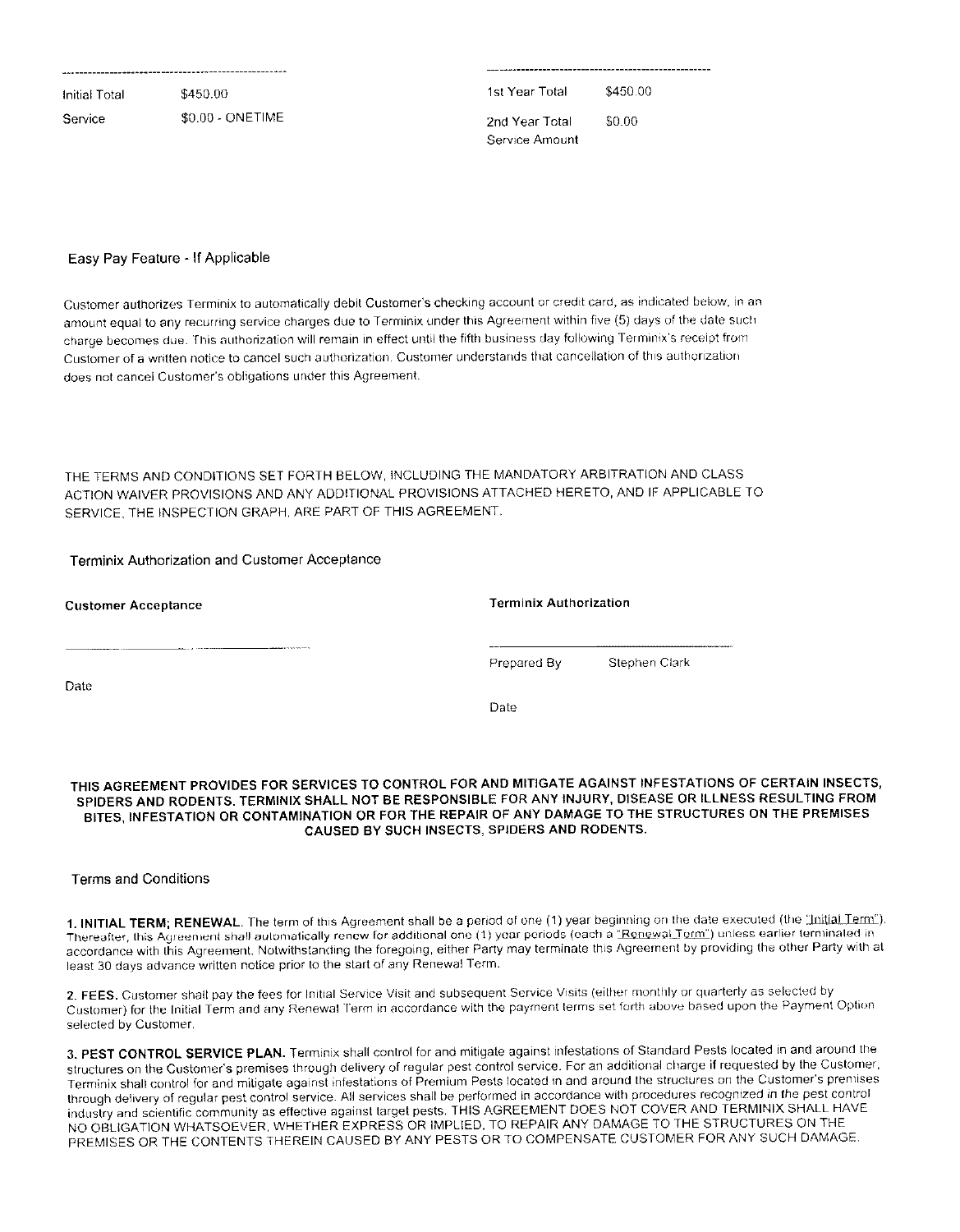a. INITIAL SERVICE VISIT; SUBSEQUENT SERVICE VISITS. On the initial service visit, Terminix shall apply pesticides to the interior of the structures and/or the exterior perimeter of the structures on the premises at its discretion as necessary to control for and mitigate against the pests covered by this Agreement (the "Initial Treatment"). Subsequent to the Initial Treatment, Terminix shall apply pesticides to the interior of the structures and/or the exterior perimeter of the structures on the premises at its discretion as necessary to control for and mitigate against the pests covered by this Agreement at the frequency selected by Customer in this Agreement during the Initial Term and any Renewal Term, Additionally, for control of certain pesls. Terminix may ulihre other pest conlrol strategies including but not limited to, use of traps and glue boards.

**b.** STANDARD PESTS. Includes: cockroaches, mice, rats, silverfish, "house" ants (other than ants listed in Section 3.c. below), centipedes, millipedes, earwigs, house crickets and paper wasps.

c. PREMIUM PESTS. Includes: fleas, ticks, Carpenter Ants, Pharaoh Ants, Fire Ants, Tawny Crazy Ants, Black Widow Spiders, Brown Recluse Spiders and bees (Yellow Jackets, Hornets, Honey Bees and Wasps) and Clothes Moths.

d. EXCLUDED PESTS. Terminix shall have no obligation to control for or mitigate against the following pests: Termites (subterranean, dry wood, damp wood), wood boring beetles, bed bugs (Cimex lectulanus), mosquitoes or any otfier pests not specified in Section 3,b, and 3,c, above, unless otherwise agreed to in writing by Terminix,

e. INTERIM SERVICE VISITS. Subject to the limitations in Section 6 - Purchaser Cooperation. Terminix shall, upon the request of Customer and at no additional costs to Customer, make a service visit to reapply pesticides to the structures on the premises as is reasonably necessary to control for and mitigate against acute infestations of Standard Pests and/or Premium Pests whicli occur between the regularly scheduled monthly or quarterly service visits.

4. TERMINIX ULTIMATE PROTECTION GUARANTEE. SUBJECT TO THE OBLIGATIONS OF CUSTOMER IN SECTIONS 6 AND 8 OF THIS AGREEMENT, THE SERVICES ARE PROVIDED IN ACCORDANCE WITH TERMINIX'S "ULTIMATE PROTECTION GUARANTEE. SPECIFICALLY, IF CUSTOMER IS NOT REASONABLY SATISFIED WITH THE QUALITY OF TERMINIX'S PEST CONTROL SERVICES PROVIDED TO ONE OR MORE CUSTOMER SITES, CUSTOMER SHALL PROVIDE WRITTEN NOTICE TO TERMINIX OF SUCH SERVICE DEFICIENCY AND TERMINIX SHALL CORRECT SUCH SERVICE DEFICIENCY WITHIN THIRTY (30) DAYS OF RECEIPT OF SUCH NOTICE. IF TERMINIX FAILS TO CORRECT SUCH SERVICE DEFICIENCY TO THE REASONABLE SATISFACTION OF CUSTOMER WITHIN SUCH THIRTY (30) DAY PERIOD, AS CUSTOMER'S SOLE AND EXCLUSIVE REMEDY AND PROVIDED THAT CUSTOMER IS NOT OTHERWISE IN MATERIAL BREACH OF THE AGREEMENT, FOR EACH CUSTOMER SITE THAT TERMINIX FAILED TO CORRECT SUCH SERVICE DEFICIENCY (EACH AN "UNCURED SITE"), TERMINIX SHALL REFUND TO CUSTOMER AN AMOUNT EQUAL TO THE PREVIOUS THREE (3) MONTHS OF SERVICE FEES ACTUALLY PAID BY CUSTOMER FOR THE SERVICES PROVIDED TO SUCH UNCURED SITE PLUS AN ADDITIONAL 10% OF SUCH AMOUNT. FOLLOWING THE PAYMENT BY TERMINIX OF THE REFUND FOR SUCH UNCURED SITE(S), TERMINIX'S OBLIGATION TO PROVIDE SERVICES TO SUCH UNCURED SITE(S) SHALL IMMEDIATELY TERMINATE, EXCEPT FOR THE TERMINATION OF TERMINIX'S OBLIGATION TO PROVIDE SERVICES TO THE UNCURED SITE(S), THIS AGREEMENT SHALL REMAIN IN FULL FORCE AND EFFECT.

A, REGULATORY FINE PROTECTION. IF DURING THE TERM OF THIS AGREEMENT, A FINE IS ASSESSED AGAINST CUSTOMER BY A MUNCIPAL, STATE OR FEDERAL GOVERNMENTAL AGENCY BASED SOLELY UPON AN INFESTATION OF ANY PESTS COVERED BY THIS AGREEMENT, TERMINIX SHALL PAY TO CUSTOMER AN AMOUNT EQUAL TO SUCH FINE PLUS AN ADDITIONAL 10% OF SUCH AMOUNT (THE "FINE REIMBURSEMENT PAYMENT"); PROVIDED, HOWEVER, THAT TERMINIX SHALL HAVE NO OBLIGATION TO PAY TO CUSTOMER THE FINE REIMBURSEMENT PAYMENT UNLESS: (A) AT THE TIME OF THE ASSESSMENT, CUSTOMER HAS FULLY SATISFIED ALL OUTSTANDING PAYMENT OBLIGATIONS UNDER THIS AGREEMENT AND IS NOT OTHERWISE IN BREACH OF THIS AGREMENT; (B) AT THE TIME OF THE ASSESSMENT. CUSTOMER HAS CORRECTED TO TERMINIX'S REASONABLE SATISFACTION ALL CONDITIONS CONDUCIVE TO PEST BREEDING AND HARBORAGE AS RECOMMENDED BY TERMINIX PURSUANT TO SECTIONS 6 AND 8 OF THIS AGREEMENT, INCLUDING BUT NOT LIMITED TO, ANY SANITATION AND STRUCTURAL RECOMMENDATIONS; AND (C) PRIOR TO PAYMENT OF THE ASSESSED FINE TO THE GOVERNMENTAL AGENCY, TERMINIX, IS AFFORDED A REASONABLE OPPORTUNITY TO ATTEMPT TO MITIGATE, REDUCE OR ELIMINATE SUCH FINE THROUGH THE FILING OF ADMINISTRATIVE AND/OR JUDICIAL PROCEEDINGS ON BEHALF OF CUSTOMER. IN SUCH EVENT, TERMINIX MAY RETAIN COUNSEL, AT THE SOLE COST OF TERMINIX, TO REPRESENT CUSTOMER AND TERMINIX. TERMINIX SHALL CONTROL THE PROCEEDINGS BUT SHALL REGULARLY CONSULT WITH CUSTOMER REGARDING THE STATUS OF THE PROCEEDINGS. CUSTOMER SHALL REASONABLY COOPERATE WITH TERMINIX AND COUNSEL IN THE PROSECUTION OF THE ACTION INCLUDING GATHERING OF EVIDENCE AND PROVISION OF TESTIMONY IN SUPPORT OF THE ACTION AS REQUESTED BY SUCH COUNSEL.

5. ACCESS TO PROPERTY. Customer must allow Terminix access to the structures for any purpose contemplated by this Agreement, including but not limited to reinspections, whether the inspections were requested by the Customer or considered necessary by Terminix. The failure to allow Terminix such access will terminale this Agreement without further notice.

6. CUSTOMER COOPERATION. Customer's cooperation is important to ensure the most effective results from Services. Whenever conditions conducive to the breeding and harborage of pests covered by this contract are reported in writing by Terminix to the Customer, and are not corrected by Customer, Terminix cannot ensure effective Services, If Customer fails to correct the conditions noted by Terminix within a reasonable time period, all guarantees as to the effectiveness of the Services in this Agreement shall automatically terminate. Further, additional treatments in areas of such conditions that are not corrected as required shall be paid for by Customer as an extra charge

7. LIMITATION OF LIABILITY, LIMITED WARRANTY. EXCEPT AS OTHERWISE PROHIBITED BY LAW, TERMINIX DISCLAIMS AND SHALL NOT BE RESPONSIBLE FOR ANY LIABILITY FOR INDIRECT, SPECIAL, INCIDENTAL, CONSEQUENTIAL, EXEMPLARY, PUNITIVE AND/OR LOSS OF ENJOYMENT DAMAGES. THE OBLIGATIONS OF TERMINIX SPECIFICALLY STATED IN THIS AGREEMENT ARE GIVEN IN LIEU OF ANY OTHER OBLIGATION OR RESPONSIBILITY. EXPRESS OR IMPLIED, INCLUDING ANY REPRESENTATION OF MERCHANTABILITY OR FITNESS FOR A PARTICULAR PURPOSE. THIS AGREEMENT DOES NOT PROVIDE FOR THE REPAIR OF ANY DAMAGE CAUSED BY PESTS. THIS AGREEMENT DOES NOT GUARANTEE, AND TERMINIX DOES NOT REPRESENT, THAT PESTS WILL NOT RETURN SUBSEQUENT TO SERVICE TREATMENTS.